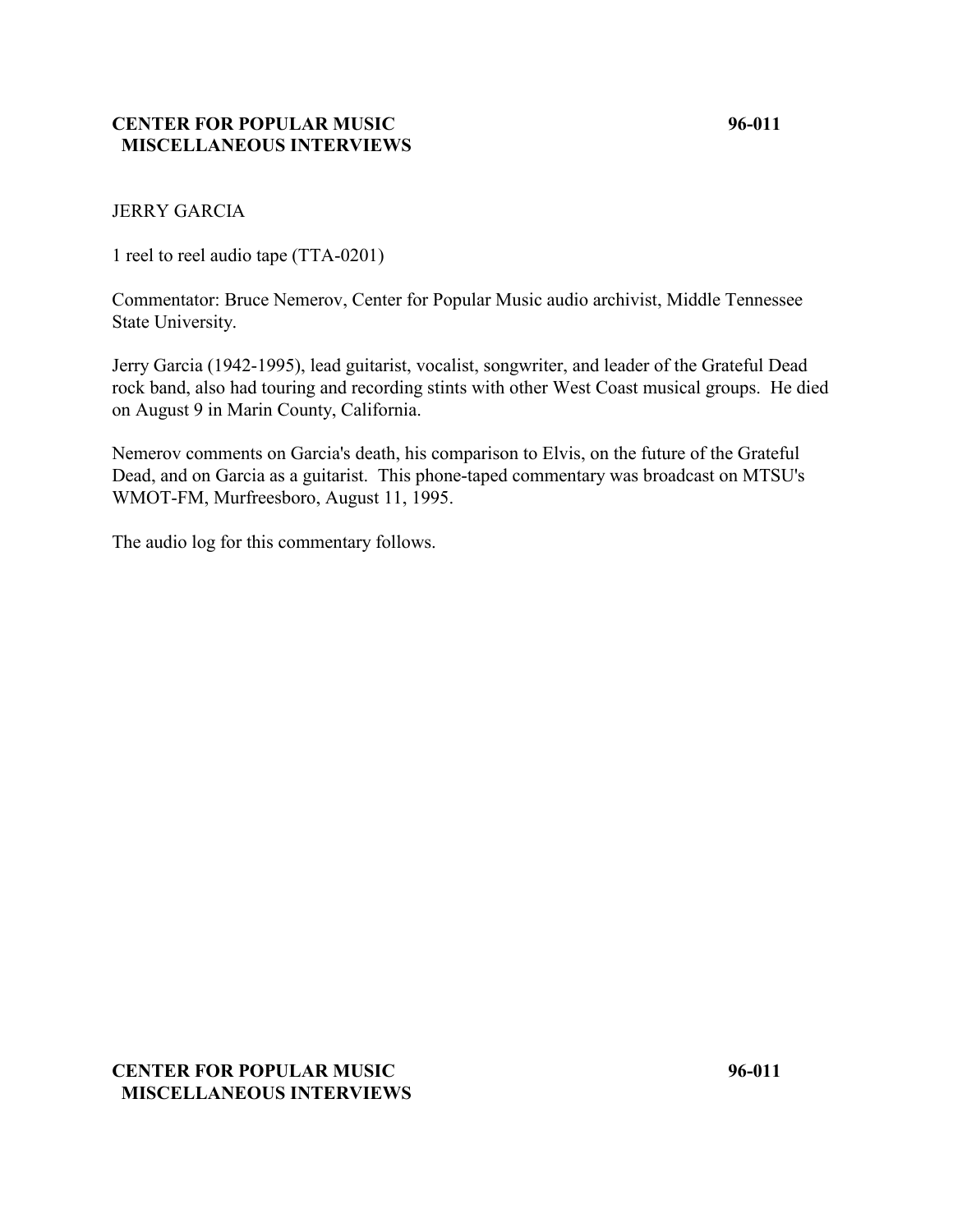#### JOHN JACKSON

1 reel to reel audio tape (TTA-0199) 1 r-dat audio tape (TCD-0199)

Interviewer: Bruce Nemerov, Center for Popular Music audio archivist, Middle Tennessee State University; with Trish Byerly, Jackson's manager.

John Jackson, born 1925 in Rappahannock County, Virginia, is a guitarist and singer of the "Piedmont" blues style.

The interview took place on June 3, 1995 in Stephens City, Virginia.

The audio log for this interview follows.

## **CENTER FOR POPULAR MUSIC 96-011 MISCELLANEOUS INTERVIEWS**